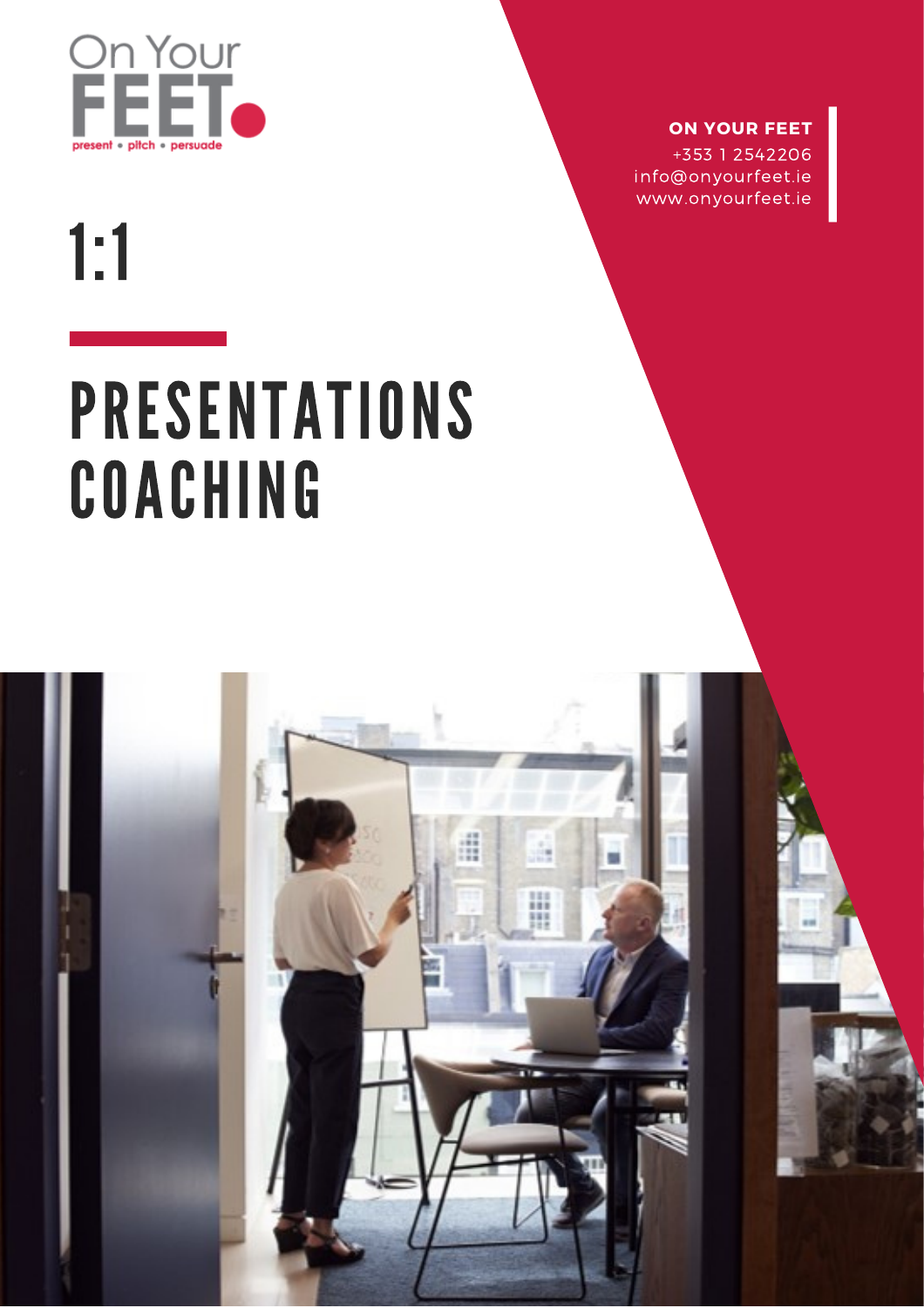#### 1:1 PRESENTATIONS **COACHINC**

## SESSION OVERVIEW

Our one to one coaching sessions allow for private and more targeted presentation skills coaching.

These sessions appeal to those who would rather not attend a longer group event. They also appeal to those who want to fine-tune their skills for a significant presentation or speaking event.

Those who avail of the one to one sessions range from senior executives, conference speakers or those who have recently progressed into a more senior position.

They typically take place at our offices in Dun Laoghaire.

### WHO WOULD BENEFIT

The one to one coaching suits those who prefer to have individual focused attention.

They are suitable for the most inexperienced speaker through to those who are highly experienced or even those who have not presented for a while and want to bring their skills to the next level.

They are especially relevant for those who are progressing up the career ladder, see themselves presenting for higher stakes, more regularly and/or to larger audiences. In each of these instances their skills need to be boosted to a significantly higher level.

## AIM OF THE SESSION

Each attendee of our one to one coaching sessions has different needs.

Whatever the specific needs, at the end of the session/s the attendee will have gained confidence and techniques to allow them to deliver significantly more impactful presentations or pitches.

For some of our clients, they just need some help on their delivery skills. For others they want to know the best way to structure a message so that the audience "gets" their message and they, as presenters, achieve the outcomes they set out to achieve.



THE PRESENTATION YOU HELPED ME WITH HAS BEEN REALLY SUCCESSFUL FOR US AND HAS REALLY HELPED CUSTOMERS AND PROSPECTS (AND EVEN OURSELVES, IF I'M HONEST!) UNDERSTAND WHO WE ARE AND WHAT OUR VISION IS FOR DELIVERING VALUE TO THEM.

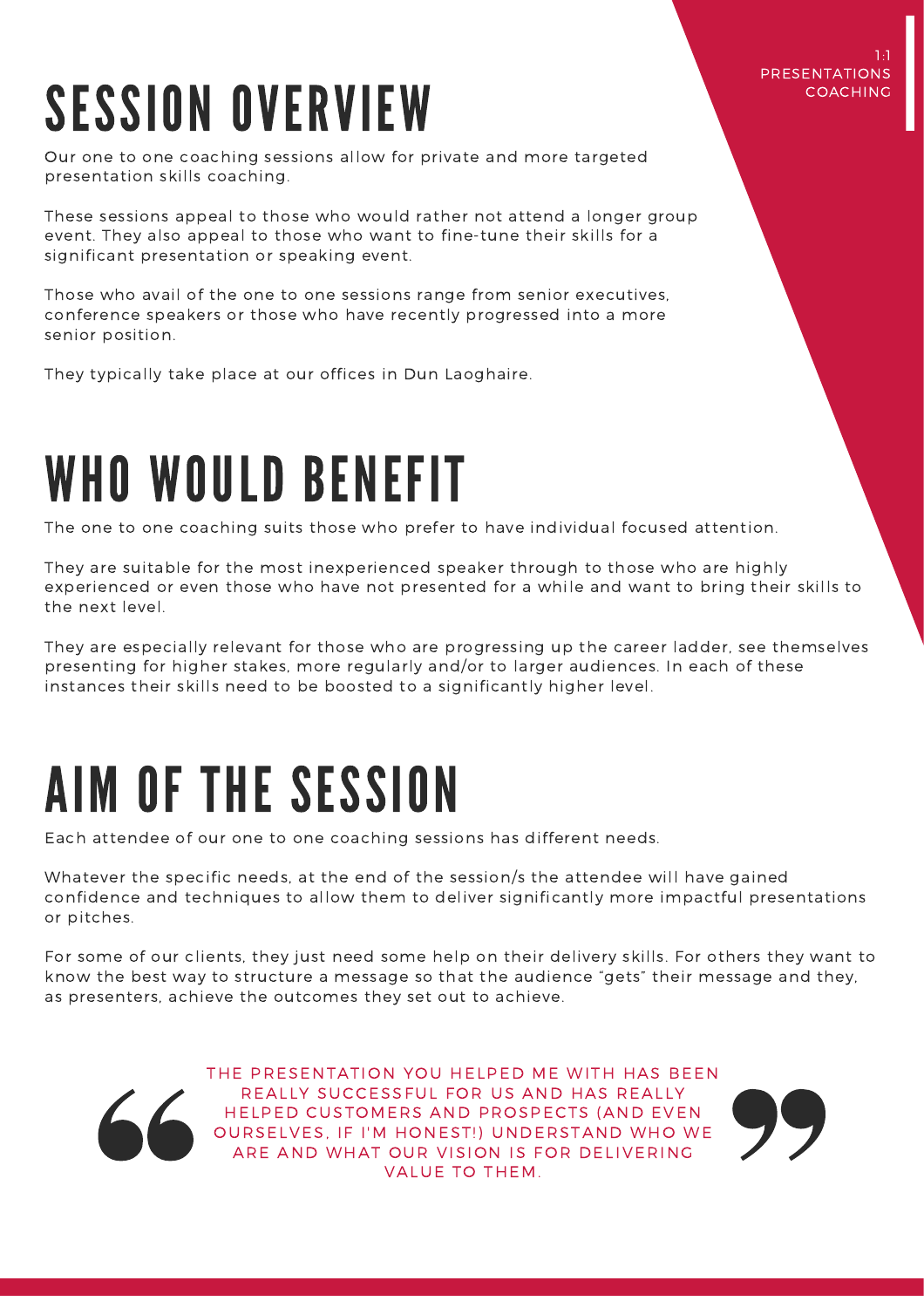#### 1:1 PRESENTATIONS COACHING

## SAMPLE SESSION OBJECTIVES

Objectives for the session could include:

- Identify and enhance own natural style
- **O** Increase confidence and control nerves
- Learn techniques to deal with "going blank"
- Become familiar with the SSS of presenting
- Plan effective presentations
- Build rapport
- Grab and hold attention
- Improve vocal & visual impact
- **B** Engage audience
- Use different forms of evidence
- **Present persuasively**
- Prepare and deliver an elevator pitch
- Use visual aids & props effectively
- Facilitate and control a Q+A session
- Use simple structures to answer questions
- Think on your feet
- Deal with difficult questions
- Use story-telling to add impact and interest.

## OUR 3-STEP APPROACH

**Before** the coaching, we send the attendee our pre-session questionnaire. This helps them to self-evaluate, highlight their **specific requirements** from the session, which in turn then enables the facilitator to help them to achieve their objectives.

**During** the session/s, the attendee will be on their feet, more than once to video and receive supportive yet frank feedback with very **specific** suggestions on how to improve. At the end of each session, we help them identify opportunities to implement the learnings to cement the progression in their presenting capabilities. The session/s will comprise of a combination of theory and practical work all targeted to the client's particular needs. Copies of the videos can be made available to the attendee after the session/s, if requested.

**After** the session, we give the attendee **lifetime access** to a client only area on our website where we have helpful videos, books, talks, blogs and in-depth downloadable programme notes.